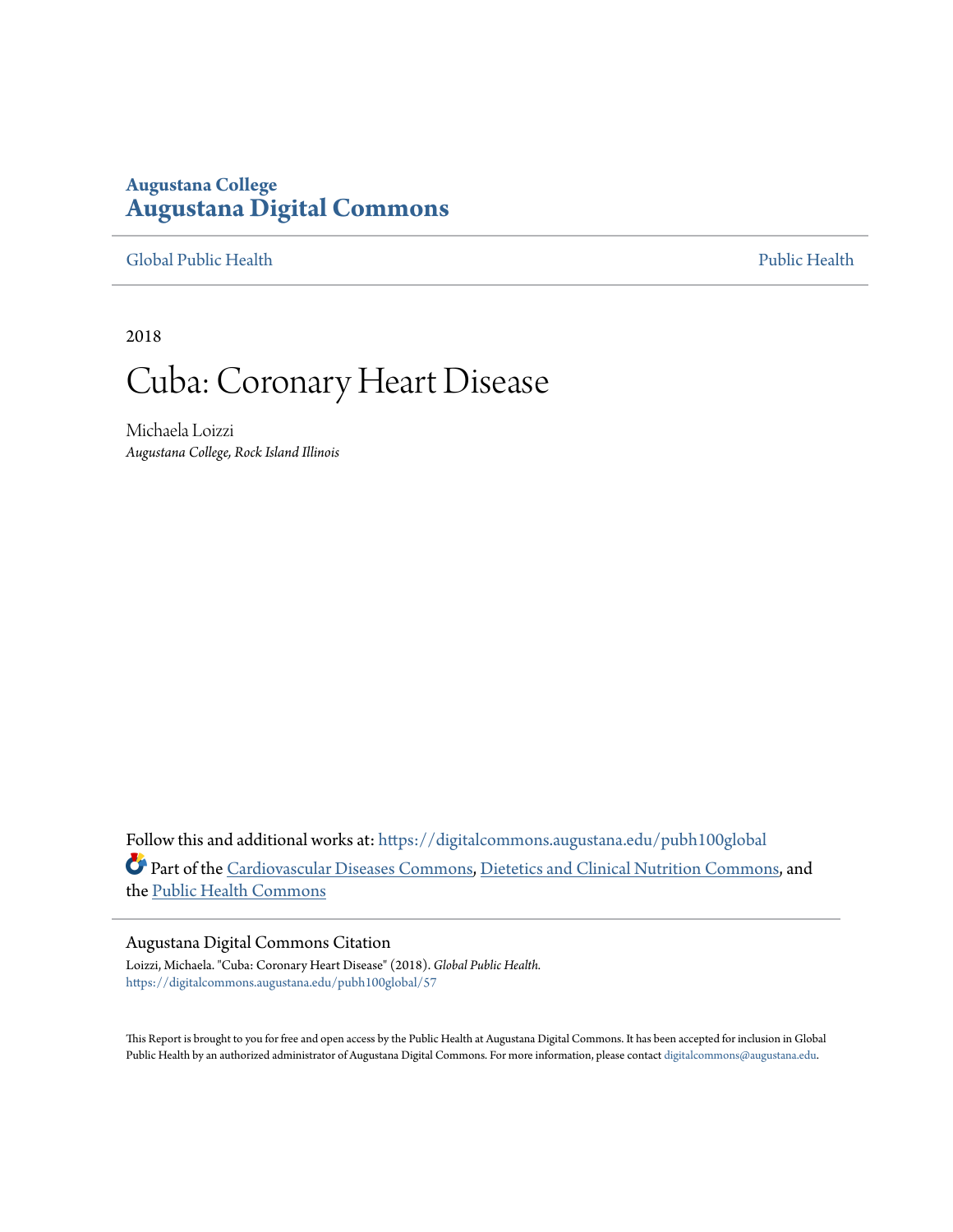

Encyclopedia Britannica, Inc. (2017). Havana, Cuba. Retrieved from https://kids.britannica.com/students/assembly/view/54  $\sim$ 

## **Location:**

PUBH-100

Cuba is an island in the North Caribbean, where the Gulf of Mexico, Atlantic Ocean, and Caribbean Sea meet. Cuba is south of Florida.

## **Population:**

The population is 11.48 million with 76% of that population living in the urban areas. About 71.1% of the population is between the ages of 15 and 64 with 65.1% of the population being white, 24.8% being mulatto and mestizo, and finally 10.1% being black. The official language spoke is Spanish and 85% of the Cuban population is Roman Catholic (Cuba Nature and Travel).

#### **Political Structure:**

Cuba has a totalitarian communist government lead by General Raul Castro and his party of loyalists. The communist government controls all the government positions including judicial positions. The Cuban government also has a requirement that in order to hold an official positon, excluding the National

Assembly, the person must be a supporter or active in the communist party. All candidates for any governmental position go through screening by the communist party (Pike). **Major Challenges Faced** 

## **by the Nation:**

Cuba as a nation is quite poor and despite universal health care for anyone older than 40 however, there are not nearly enough resources to treat patients. The care becomes extremely expensive leaving the lower class to not afford treatment. The technology and equipment are also not as sophisticated to treat the patients.

## **Major Health Issue: Coronary Heart Disease** *Epidemiology:*

The lower class is most effected and at risk due to expensive treatment and not being able to afford it. The reason coronary heart disease is so prevalent in Cuba is due to their daily health habits. It is a mixture of decreased physical activity with tobacco use and dietary behaviors.

*Background on Coronary Heart Disease:* Cardiovascular disease is the development of plaque or inflammation that restricts the coronary blood vessels that fuel the heart with oxygen and nutrients

in the blood. Plaque is made from cholesterol and when it builds up it is called atherosclerosis. When the plaque buildup becomes so much that no blood can pass, a heart attack occurs. Coronary heart disease develops over



time. The three major symptoms of coronary heart disease include

Oregon State University. (2015), Coronary heart disease. Retrieved from http://lpi.oregonstate.edu/mic/healthdisease/coronary-heart-disease.

angina (chest pain), shortness of breath, and an actual heart attack. Smoking specifically, but also secondhand smoke, can damage the blood vessels lining while also changing the texture of the blood to be stickier. This dramatic change in the blood vessels and blood can increase the risk of a heart attack (Organ State University).

## *Coronary Heart Disease in Cuba:*

In a survey taken by Cuban citizens on their food preferences, the most common food preferences tended to be white bread, ham, red meat, sodas, and